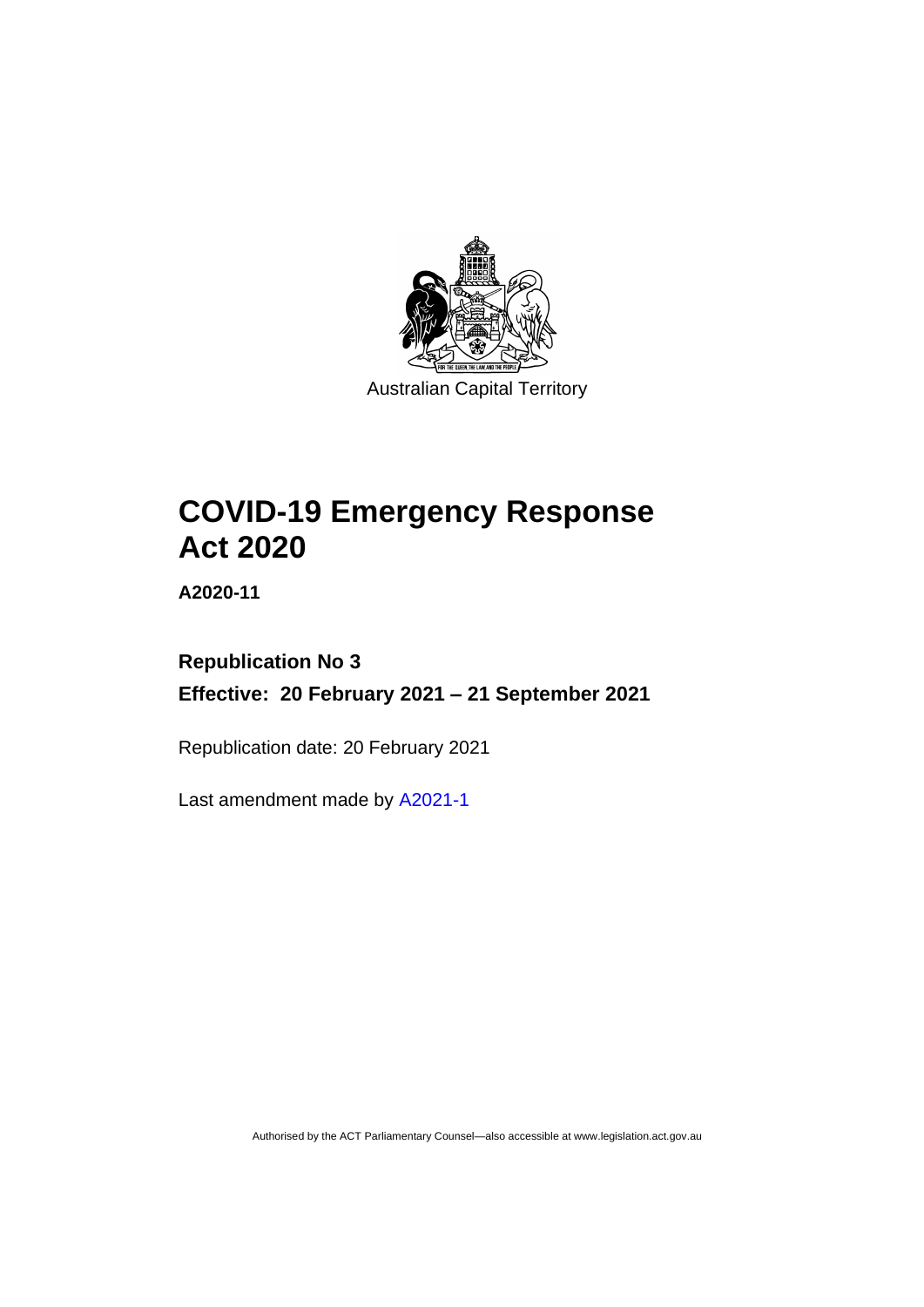# **About this republication**

#### **The republished law**

This is a republication of the *COVID-19 Emergency Response Act 2020* (including any amendment made under the *[Legislation Act 2001](http://www.legislation.act.gov.au/a/2001-14)*, part 11.3 (Editorial changes)) as in force on 20 February 2021*.* It also includes any commencement, amendment, repeal or expiry affecting this republished law to 20 February 2021.

The legislation history and amendment history of the republished law are set out in endnotes 3 and 4.

#### **Kinds of republications**

The Parliamentary Counsel's Office prepares 2 kinds of republications of ACT laws (see the ACT legislation register at [www.legislation.act.gov.au\)](http://www.legislation.act.gov.au/):

- authorised republications to which the *[Legislation Act 2001](http://www.legislation.act.gov.au/a/2001-14)* applies
- unauthorised republications.

The status of this republication appears on the bottom of each page.

#### **Editorial changes**

The *[Legislation Act 2001](http://www.legislation.act.gov.au/a/2001-14)*, part 11.3 authorises the Parliamentary Counsel to make editorial amendments and other changes of a formal nature when preparing a law for republication. Editorial changes do not change the effect of the law, but have effect as if they had been made by an Act commencing on the republication date (see *[Legislation Act 2001](http://www.legislation.act.gov.au/a/2001-14)*, s 115 and s 117). The changes are made if the Parliamentary Counsel considers they are desirable to bring the law into line, or more closely into line, with current legislative drafting practice.

This republication does not include amendments made under part 11.3 (see endnote 1).

#### **Uncommenced provisions and amendments**

If a provision of the republished law has not commenced, the symbol  $\mathbf{U}$  appears immediately before the provision heading. Any uncommenced amendments that affect this republished law are accessible on the ACT legislation register [\(www.legislation.act.gov.au\)](http://www.legislation.act.gov.au/). For more information, see the home page for this law on the register.

#### **Modifications**

If a provision of the republished law is affected by a current modification, the symbol  $\mathbf{M}$  appears immediately before the provision heading. The text of the modifying provision appears in the endnotes. For the legal status of modifications, see the *[Legislation](http://www.legislation.act.gov.au/a/2001-14)  Act [2001](http://www.legislation.act.gov.au/a/2001-14)*, section 95.

#### **Penalties**

At the republication date, the value of a penalty unit for an offence against this law is \$160 for an individual and \$810 for a corporation (see *[Legislation Act 2001](http://www.legislation.act.gov.au/a/2001-14)*, s 133).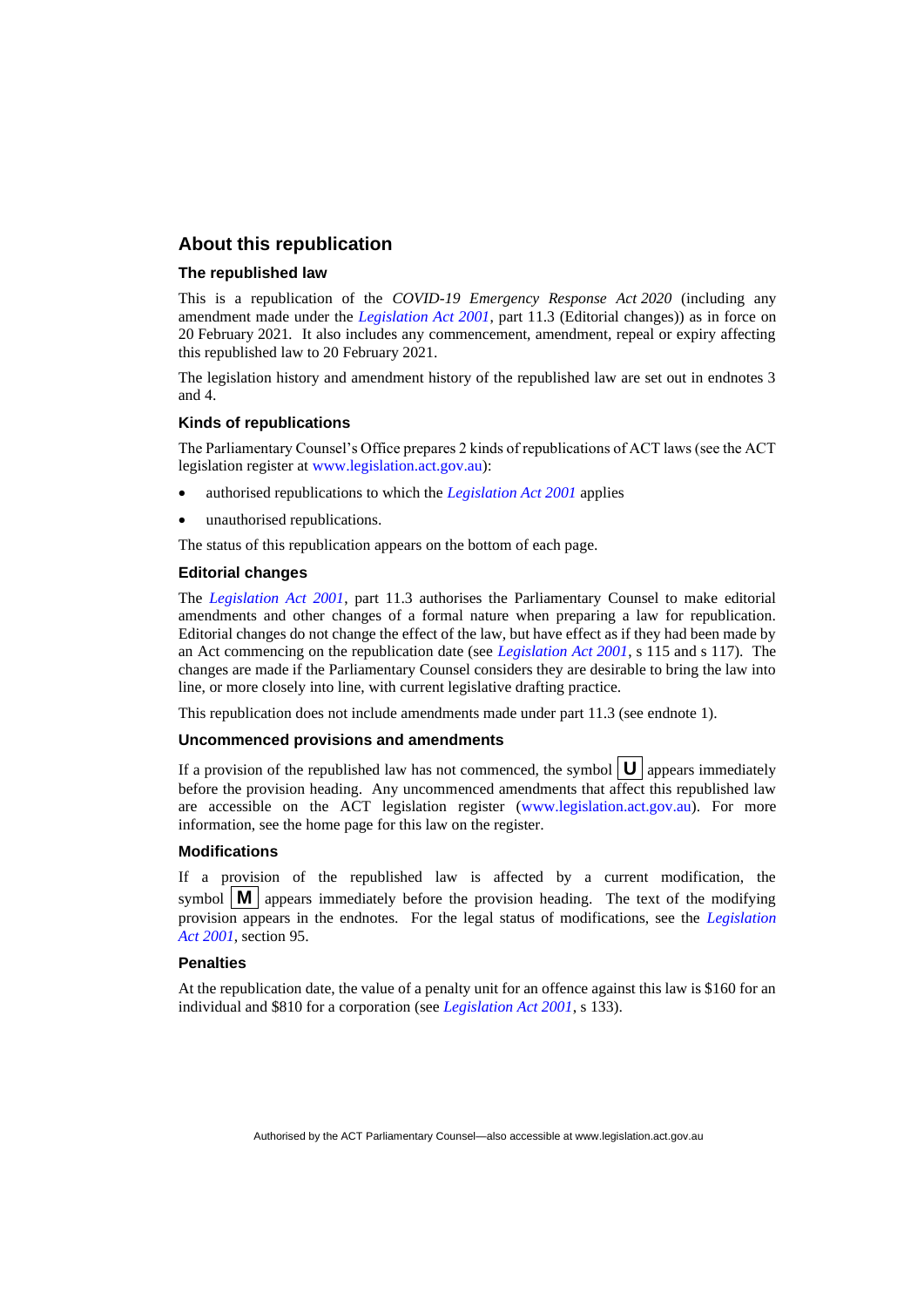

# **COVID-19 Emergency Response Act 2020**

# **Contents**

|                            |                                                                      | Page       |  |  |
|----------------------------|----------------------------------------------------------------------|------------|--|--|
| 1                          | Name of Act                                                          | 2          |  |  |
| 3                          | Reports for Legislative Assembly                                     |            |  |  |
| ЗA                         | Presentation of subordinate laws and disallowable instruments        | 4          |  |  |
| 4                          | Witnessing and attestation of certain documents                      |            |  |  |
| 5                          | Expiry-Act                                                           | 6          |  |  |
| <b>Endnotes</b>            |                                                                      |            |  |  |
| 1                          | About the endnotes                                                   | 7          |  |  |
| 2                          | Abbreviation key                                                     | 7          |  |  |
| 3                          | Legislation history                                                  | 8          |  |  |
| 4                          | Amendment history                                                    | 9          |  |  |
| R <sub>3</sub><br>20/02/21 | COVID-19 Emergency Response Act 2020<br>Effective: 20/02/21-21/09/21 | contents 1 |  |  |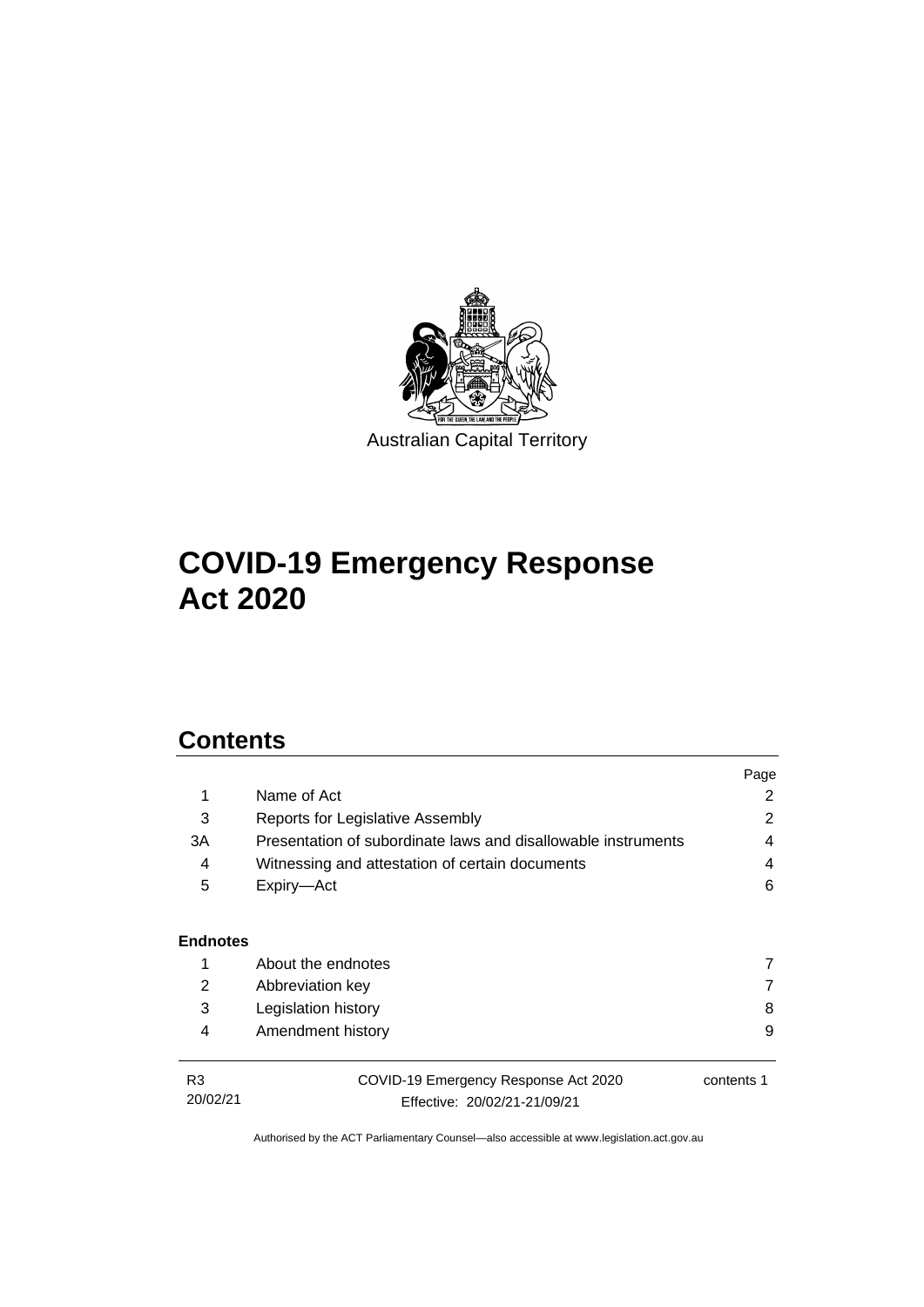**Contents** 

5 [Earlier republications](#page-13-0) 10

Page

contents 2 COVID-19 Emergency Response Act 2020 Effective: 20/02/21-21/09/21

R3 20/02/21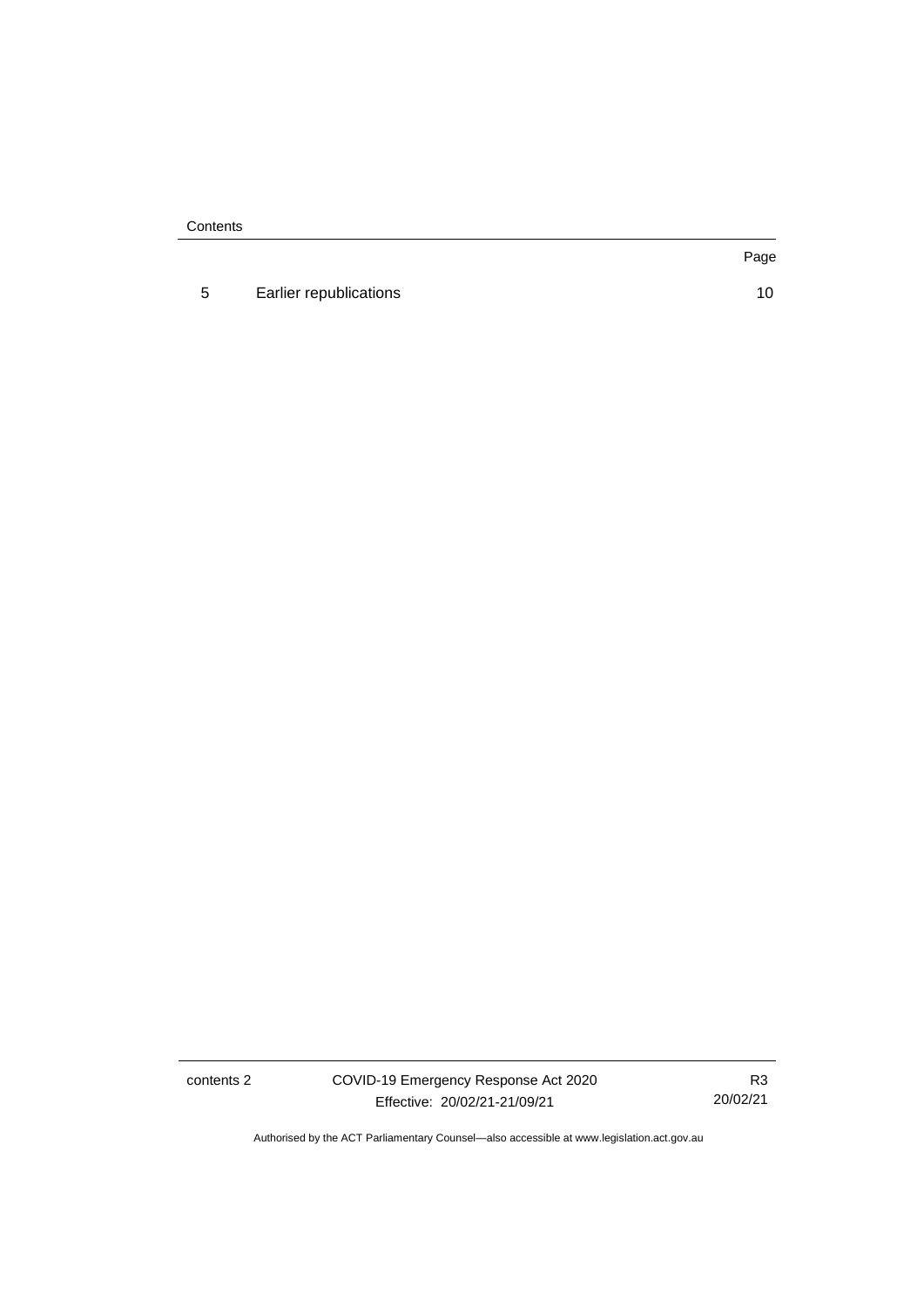

Australian Capital Territory

# **COVID-19 Emergency Response Act 2020**

An Act to provide for emergency measures in response to the COVID-19 emergency, and for other purposes

R3 20/02/21

ֺ֝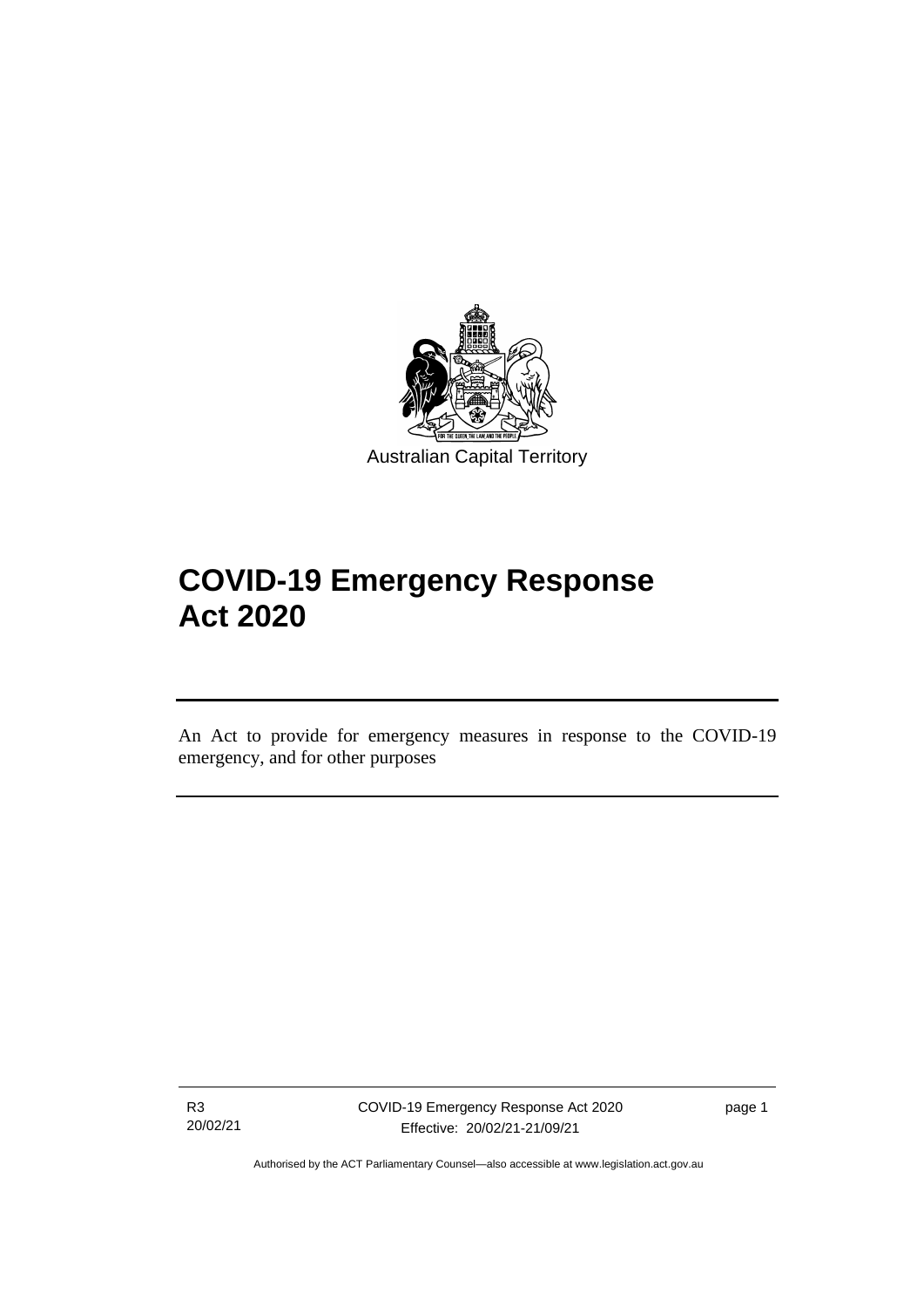# <span id="page-5-0"></span>**1 Name of Act**

This Act is the *COVID-19 Emergency Response Act 2020*.

# <span id="page-5-1"></span>**3 Reports for Legislative Assembly**

- (1) For each reporting period that a COVID-19 declaration is in force, the responsible Minister for a COVID-19 measure must prepare a report for the Legislative Assembly on the application of the measure.
- (2) The Minister must present the report to the Legislative Assembly—
	- (a) 1 month after the end of the reporting period to which the report applies; or
	- (b) if the 1-month period coincides with part of the pre-election period for a general election of members of the Assembly—on the second sitting day after the election is held.
- (3) If a report to which subsection (2) (a) applies has not been presented to the Legislative Assembly before the last 7 days of the 1-month period, and there are no sitting days of the Legislative Assembly during those 7 days—
	- (a) the responsible Minister must give the report, and a copy for each member of the Legislative Assembly, to the Speaker before the end of the 1-month period; and
	- (b) the Speaker must arrange for a copy of the report to be given to each member of the Legislative Assembly on the day the responsible Minister gives it to the Speaker; and
	- (c) the responsible Minister must present the report to the Legislative Assembly—
		- (i) on the next sitting day after the end of the 1-month period; or
		- (ii) if the next sitting day is the first meeting of the Legislative Assembly after a general election of members of the Assembly—on the second sitting day after the election.

Authorised by the ACT Parliamentary Counsel—also accessible at www.legislation.act.gov.au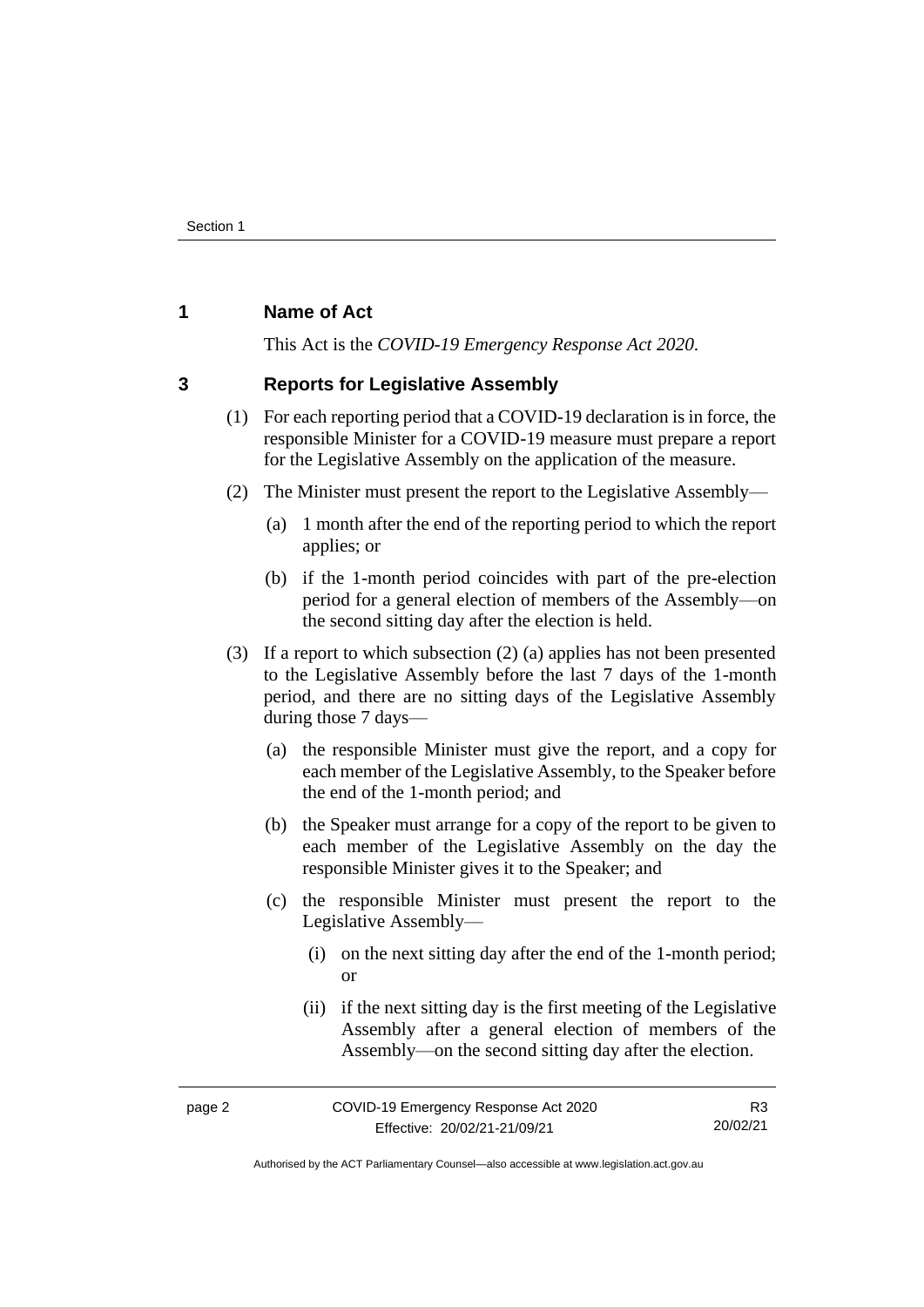(4) In this section:

### *COVID-19 declaration* means—

- (a) a declaration of a state of emergency under the *[Emergencies](http://www.legislation.act.gov.au/a/2004-28)  Act [2004](http://www.legislation.act.gov.au/a/2004-28)*, section 156 because of the coronavirus disease 2019 (COVID-19); or
- (b) a declaration of an emergency under the *[Public Health Act](http://www.legislation.act.gov.au/a/1997-69) 1997*, section 119 (including any extension or further extension) because of the coronavirus disease 2019 (COVID-19).

# *COVID-19 measure*—each of the following is a *COVID-19 measure*:

(a) an amendment of another Act or regulation made by this Act;

- (b) an amendment of another Act or regulation made by the *[COVID—19 Emergency Response Legislation Amendment](http://www.legislation.act.gov.au/a/2020-14/)  Act [2020](http://www.legislation.act.gov.au/a/2020-14/)*.
	- *Note* These amendments can be found in the 'as notified' version of that Act on the ACT legislation register.

*pre-election period*—see the *[Electoral Act 1992](http://www.legislation.act.gov.au/a/1992-71)*, dictionary.

### *reporting period* means—

- (a) for a period in 2020—a month; and
- (b) for a period in 2021 or later—a quarter.

*responsible Minister*, for a COVID-19 measure, means the Minister allocated responsibility for the Act in which the measure is made under the administrative arrangements under the *[Public Sector](http://www.legislation.act.gov.au/a/1994-37)  [Management Act 1994](http://www.legislation.act.gov.au/a/1994-37)*.

*Speaker* includes—

(a) if the Speaker is unavailable—the Deputy Speaker; and

page 3

*Note* These amendments can be found in th[e 'as notified' version](https://legislation.act.gov.au/DownloadFile/a/2020-11/20200408-73648/PDF/2020-11.PDF) of this Act on the ACT legislation register.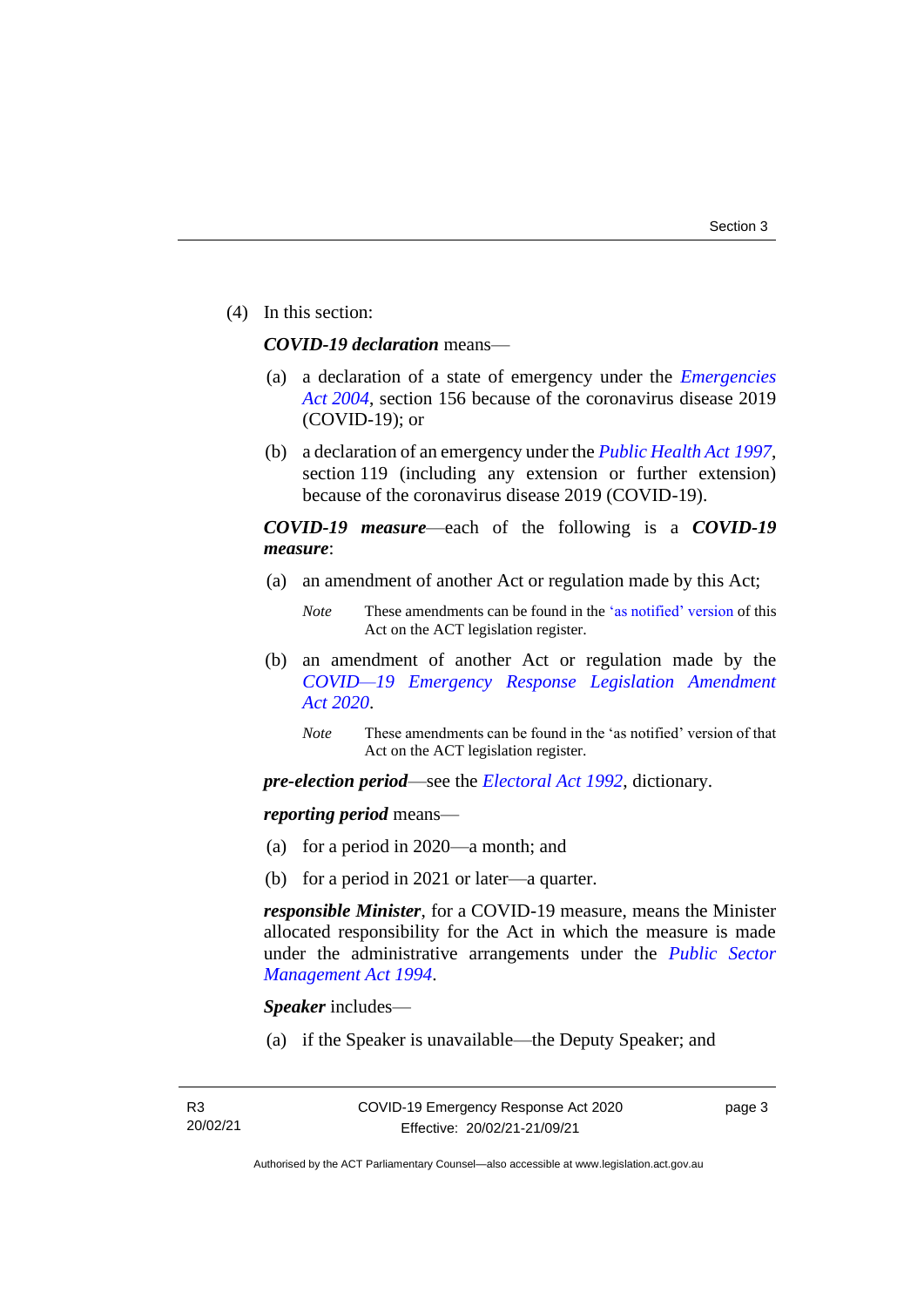(b) if both the Speaker and Deputy Speaker are unavailable—the clerk of the Legislative Assembly.

*unavailable—*the Speaker or Deputy Speaker is *unavailable* if—

- (a) he or she is absent from duty; or
- (b) there is a vacancy in the office of Speaker or Deputy Speaker.

# <span id="page-7-0"></span>**3A Presentation of subordinate laws and disallowable instruments**

- (1) This section applies to a subordinate law or disallowable instrument made after the commencement of this section under a power given under a COVID-19 measure.
- (2) The [Legislation Act,](http://www.legislation.act.gov.au/a/2001-14) section 64 (1) applies in relation to the subordinate law or disallowable instrument as if the reference in that subsection to 6 sitting days were a reference to the second sitting day.
- (3) In this section:

*COVID-19 measure*—see section 3 (4).

# <span id="page-7-1"></span>**4 Witnessing and attestation of certain documents**

- (1) This section applies during the COVID-19 emergency period.
- (2) Despite any other territory law—
	- (a) if the signature of a relevant document is required under a territory law to be witnessed, the signature may be witnessed by audiovisual link; and
	- (b) arrangements in relation to witnessing signatures and the attestation of documents, including the following, may be made by audiovisual link:
		- (i) certifying matters required under a territory law;
		- (ii) swearing or affirming the contents of an affidavit; and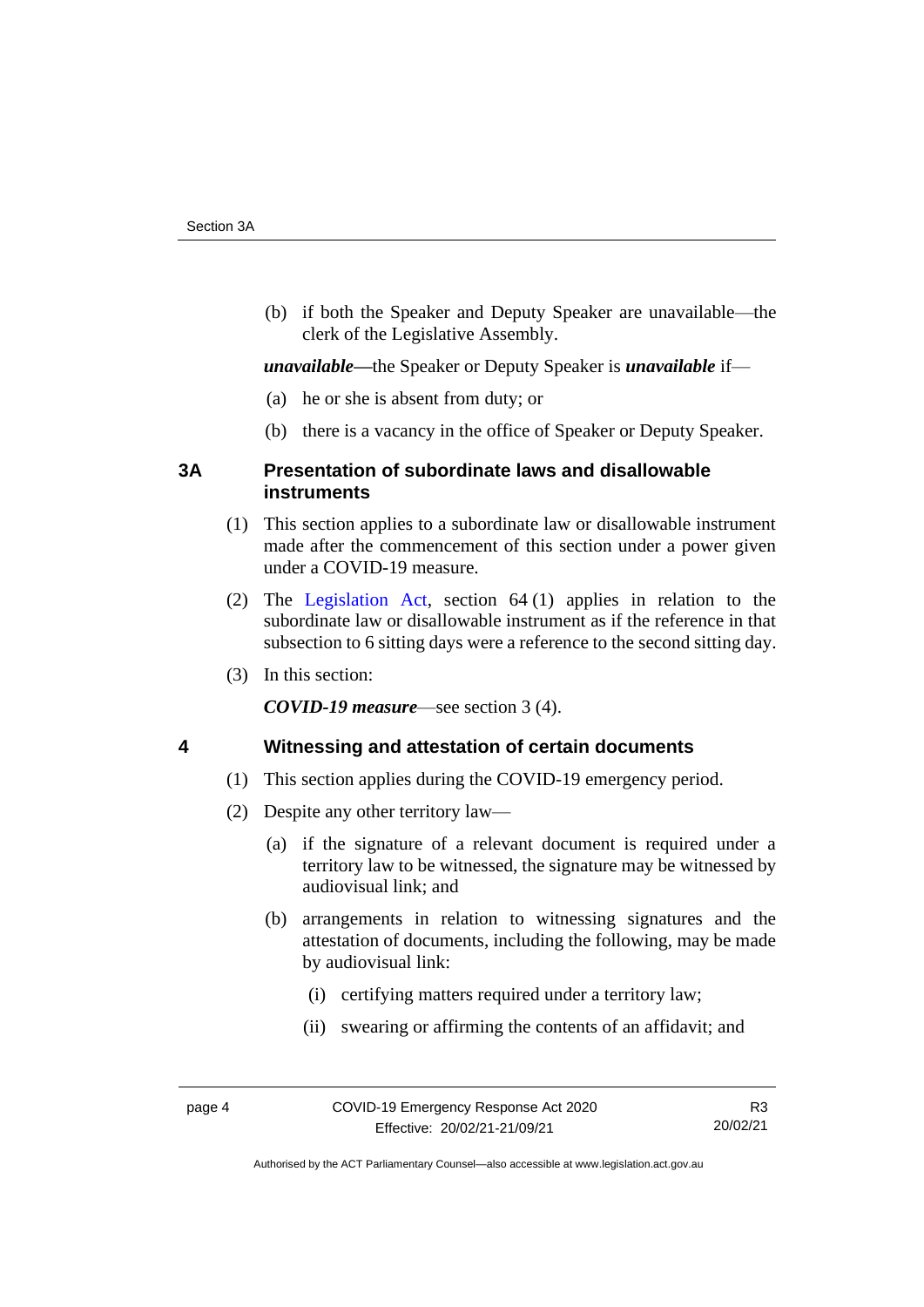- (c) a requirement in a territory law for the presence of a witness, signatory or other person is satisfied if the witness, signatory or other person is present by audiovisual link.
- (3) A person witnessing the signing of a relevant document by audiovisual link (the *witness*) must—
	- (a) observe the person signing the document (the *signatory*) sign the document in real time; and
	- (b) confirm the signature was witnessed by signing the document or a copy of the document; and
	- (c) be reasonably satisfied the document the witness signs is the same document, or a copy of the document, signed by the signatory; and
	- (d) endorse the document, or the copy of the document, with a statement—
		- (i) of the method used to witness the signature of the signatory; and
		- (ii) that the document was witnessed in accordance with this section.
- (4) Without limiting how a witness may confirm a signature was witnessed for subsection (3) (b), the witness may—
	- (a) sign a counterpart of the document as soon as practicable after witnessing the signing of the document; or
	- (b) if the signatory scans and sends the witness a copy of the signed document electronically—countersign the document as soon as practicable after witnessing the signing of the document.
- (5) In this section:

*audiovisual link* means a system of 2-way communication linking different places so that a person at any of them can be seen and heard at the other places.

page 5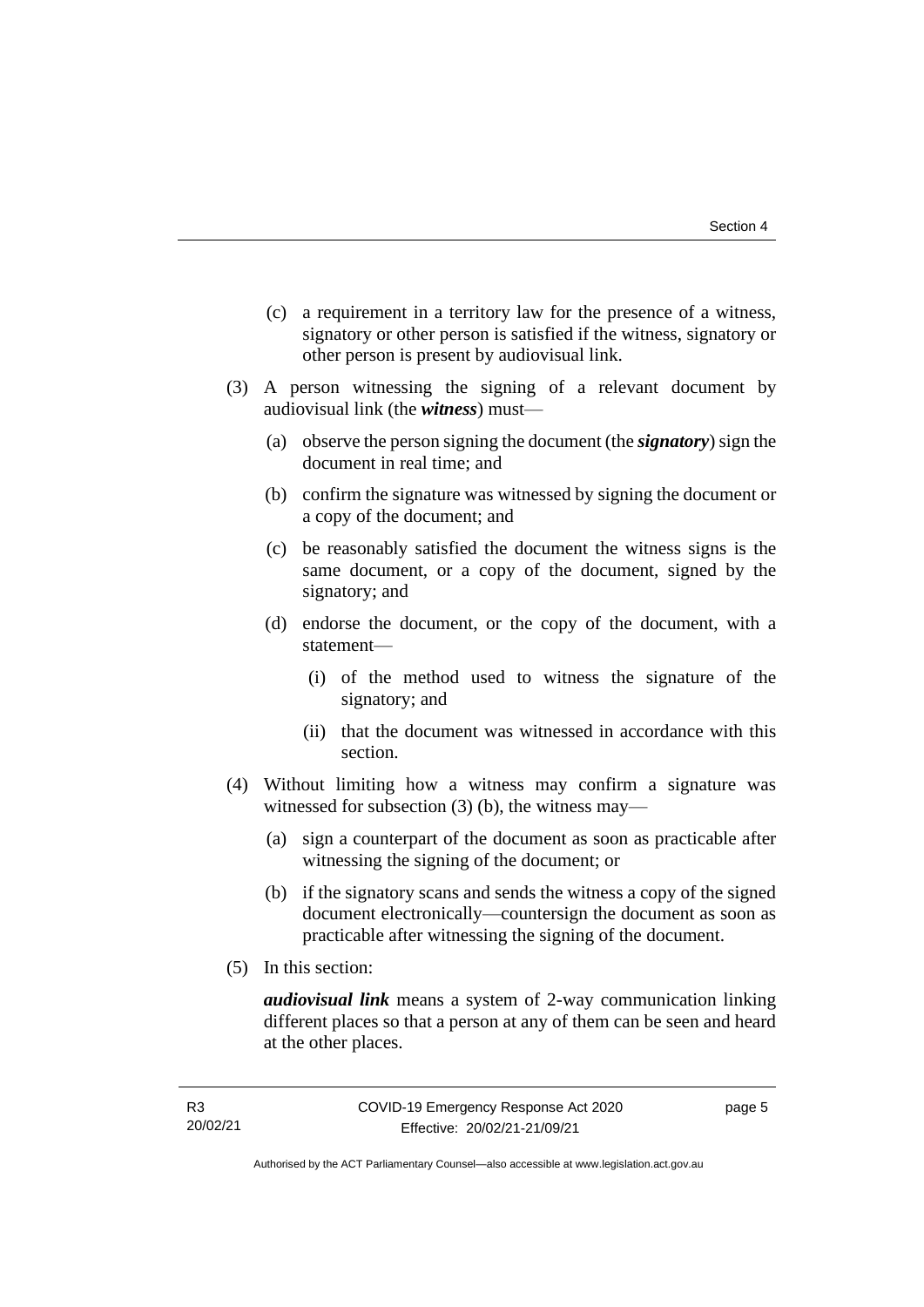### *COVID-19 emergency* means—

- (a) a state of emergency declared under the *[Emergencies Act 2004](http://www.legislation.act.gov.au/a/2004-28)*, section 156 because of the coronavirus disease 2019 (COVID-19); or
- (b) an emergency declared under the *[Public Health Act 1997](http://www.legislation.act.gov.au/a/1997-69)*, section 119 (including any extension or further extension) because of the coronavirus disease 2019 (COVID-19).

### *COVID-19 emergency period* means the period—

- (a) beginning on the day this section commences; and
- (b) ending at the end of a 3-month period during which no COVID-19 emergency has been in force.

#### *relevant document* means—

- (a) an affidavit; or
- (b) a will; or
- (c) a health direction under the *[Medical Treatment \(Health](http://www.legislation.act.gov.au/a/2006-51)  [Directions\) Act 2006](http://www.legislation.act.gov.au/a/2006-51)*; or
- (d) a general power of attorney or an enduring power of attorney under the *Powers [of Attorney Act 2006](http://www.legislation.act.gov.au/a/2006-50)*.
- (6) This section expires at the end of the COVID-19 emergency period.

### <span id="page-9-0"></span>**5 Expiry—Act**

- (1) This Act expires at the end of a 12-month period during which no COVID-19 declaration has been in force.
- (2) In this section:

*COVID-19 declaration*—see section 3 (4).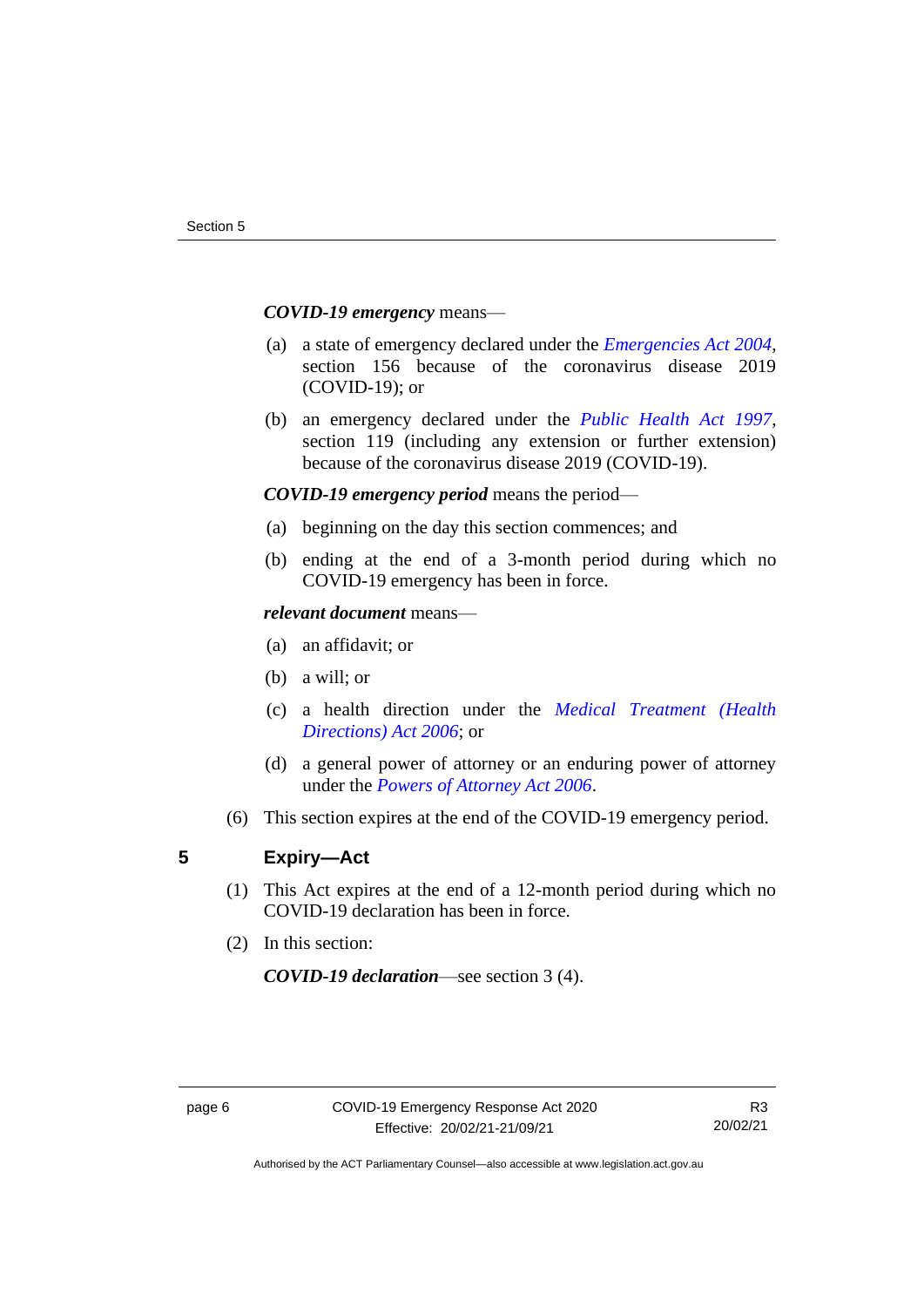# <span id="page-10-1"></span><span id="page-10-0"></span>**Endnotes**

# **1 About the endnotes**

Amending and modifying laws are annotated in the legislation history and the amendment history. Current modifications are not included in the republished law but are set out in the endnotes.

Not all editorial amendments made under the *[Legislation Act 2001](http://www.legislation.act.gov.au/a/2001-14)*, part 11.3 are annotated in the amendment history. Full details of any amendments can be obtained from the Parliamentary Counsel's Office.

Uncommenced amending laws are not included in the republished law. The details of these laws are underlined in the legislation history. Uncommenced expiries are underlined in the legislation history and amendment history.

If all the provisions of the law have been renumbered, a table of renumbered provisions gives details of previous and current numbering.

The endnotes also include a table of earlier republications.

| $A = Act$                                    | $NI =$ Notifiable instrument                |  |
|----------------------------------------------|---------------------------------------------|--|
| $AF =$ Approved form                         | $o = order$                                 |  |
| $am = amended$                               | $om = omitted/repealed$                     |  |
| $amdt = amendment$                           | $ord = ordinance$                           |  |
| $AR = Assembly$ resolution                   | $orig = original$                           |  |
| $ch = chapter$                               | par = paragraph/subparagraph                |  |
| $CN =$ Commencement notice                   | $pres = present$                            |  |
| $def = definition$                           | $prev = previous$                           |  |
| $DI = Disallowable instrument$               | $(\text{prev}) = \text{previously}$         |  |
| $dict = dictionary$                          | $pt = part$                                 |  |
| disallowed = disallowed by the Legislative   | $r = rule/subrule$                          |  |
| Assembly                                     | $reloc = relocated$                         |  |
| $div = division$                             | $remum = renumbered$                        |  |
| $exp = expires/expired$                      | $R[X]$ = Republication No                   |  |
| $Gaz = gazette$                              | $RI =$ reissue                              |  |
| $hdg =$ heading                              | $s = section/subsection$                    |  |
| $IA = Interpretation Act 1967$               | $sch = schedule$                            |  |
| $ins = inserted/added$                       | $sdiv = subdivision$                        |  |
| $LA =$ Legislation Act 2001                  | $SL = Subordinate$ law                      |  |
| $LR =$ legislation register                  | $sub =$ substituted                         |  |
| $LRA =$ Legislation (Republication) Act 1996 | $underlining = whole or part not commenced$ |  |
| $mod = modified/modification$                | or to be expired                            |  |
|                                              |                                             |  |

# <span id="page-10-2"></span>**2 Abbreviation key**

R3 20/02/21 COVID-19 Emergency Response Act 2020 Effective: 20/02/21-21/09/21

page 7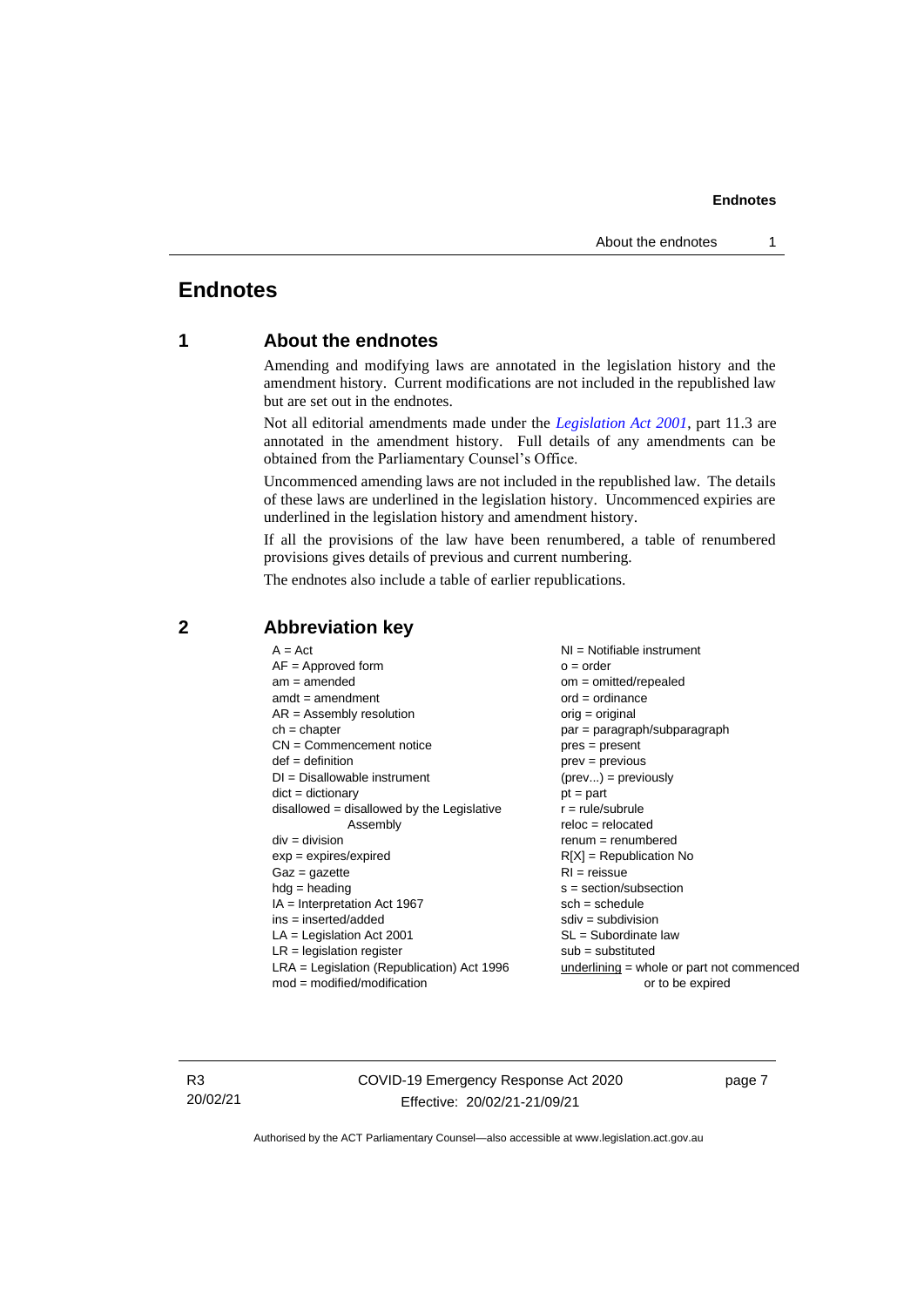3 Legislation history

# <span id="page-11-0"></span>**3 Legislation history**

#### **COVID-19 Emergency Response Act 2020 A2020-11** notified LR 7 April 2020

s 1, s 2 commenced 7 April 2020 (LA s 75 (1)) amdt 1.35 commenced 8 April 2020 (s 2 (2)) remainder commenced 8 April 2020 (s 2 (1)) *Note* Act exp at the end of a 12-month period during which no COVID-19 declaration has been in force (s 5)

as amended by

### **[COVID-19 Emergency Response Legislation Amendment Act 2020](http://www.legislation.act.gov.au/a/2020-14/) A2020-14 sch 1 pt 1.6**

notified LR 13 May 2020

s 1, s 2 taken to have commenced 30 March 2020 (LA s 75 (2)) sch 1 pt 1.6 commenced 14 May 2020 (s 2 (1))

#### **[COVID-19 Emergency Response Legislation Amendment Act 2021](http://www.legislation.act.gov.au/a/2021-1/) A2021-1 sch 1 pt 1.4**

notified LR 19 February 2021

s 1, s 2 commenced 19 February 2021 (LA s 75 (1))

sch 1 pt 1.4 commenced 20 February 2021 (s 2 (1))

page 8 COVID-19 Emergency Response Act 2020 Effective: 20/02/21-21/09/21

R3 20/02/21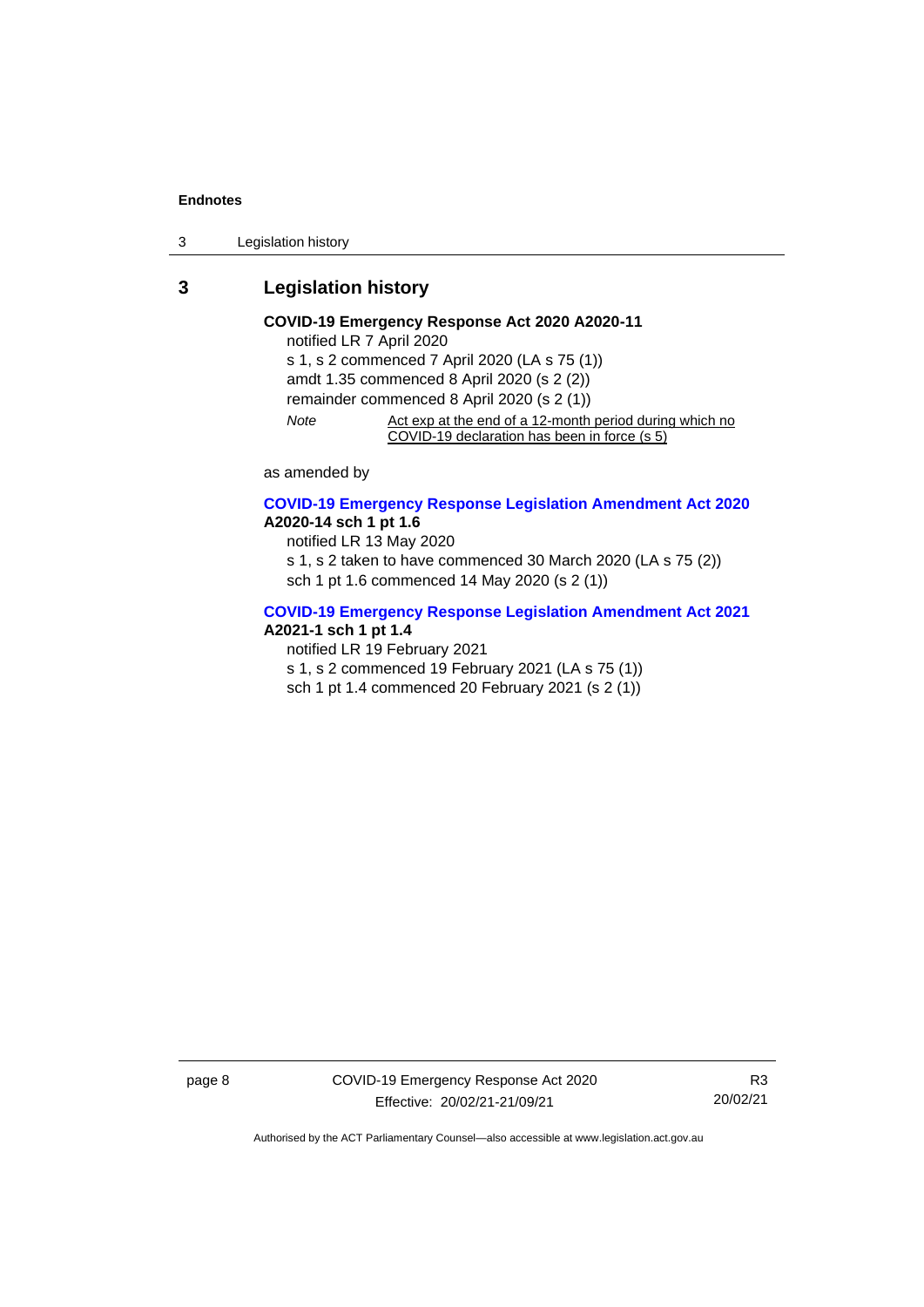# <span id="page-12-0"></span>**4 Amendment history**

# **Commencement**

om LA s 89 (4)

**Reports for Legislative Assembly** s 3 am [A2020-14](http://www.legislation.act.gov.au/a/2020-14/) amdt 1.42, amdt 1.43[; A2021-1](http://www.legislation.act.gov.au/a/2021-1/) amdts 1.8-1.10

**Presentation of subordinate laws and disallowable instruments**<br>s 3A **ins A2020-14** amdt 1.44 ins [A2020-14](http://www.legislation.act.gov.au/a/2020-14/) amdt 1.44

ins [A2020-14](http://www.legislation.act.gov.au/a/2020-14/) amdt 1.45

am [A2021-1](http://www.legislation.act.gov.au/a/2021-1/) amdt 1.11

**Witnessing and attestation of certain documents**<br>s 4  $om LA S 89 (3)$ om LA s 89 (3) ins [A2020-14](http://www.legislation.act.gov.au/a/2020-14/) amdt 1.45 exp at the end of the COVID-19 emergency period (s 4 (6))

**Expiry—Act**

#### **COVID-19 emergency response—Amendments** om LA s  $89(3)$

R3 20/02/21 page 9